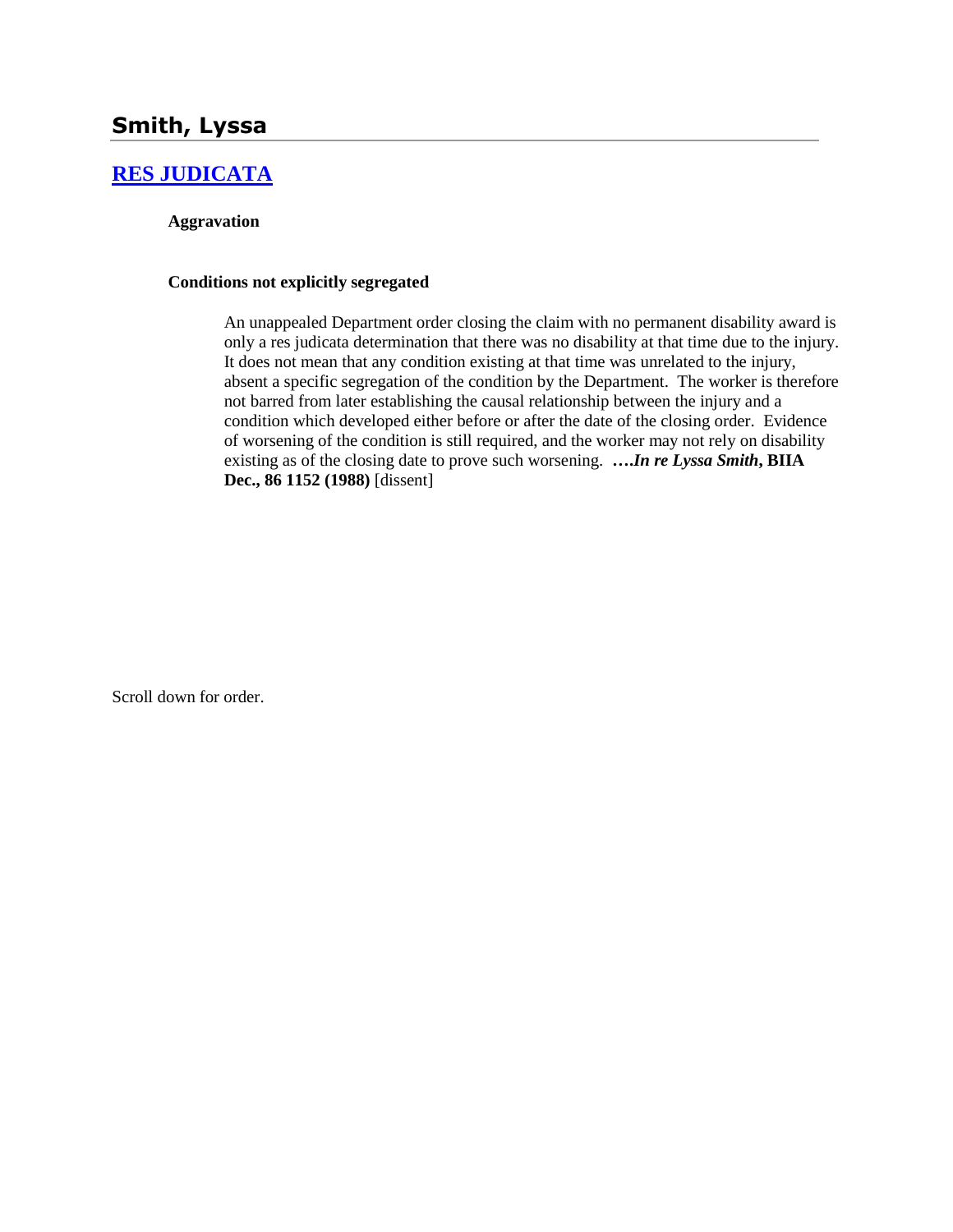## **BEFORE THE BOARD OF INDUSTRIAL INSURANCE APPEALS STATE OF WASHINGTON**

**)**

**IN RE: LYSSA SMITH ) DOCKET NO. 86 1152**

**CLAIM NO. S-348882 ) DECISION AND ORDER**

APPEARANCES:

Claimant, Lyssa Smith, by Schroeter, Goldmark & Bender, per James D. Hailey and Sidney Stillerman Swan

Employer, Champion International Corporation, by Eisenhower, Carlson, Newlands, Reha, Henriot & Quinn, per Richard Jessup

This is an appeal filed by the claimant on April 9, 1986 from an order of the Department of Labor and Industries dated March 21, 1986 which stated that a review of the medical evidence discloses that claimant's condition is unrelated to the injury of March 3, 1980 for which this claim was filed but is causally related to the effects of a non-industrial injury that occurred on July 13, 1969, and which adhered to the provisions of an order dated October 31, 1984, denying the claimant's application to reopen her claim for aggravation of condition. **REVERSED AND REMANDED**.

# **DECISION**

Pursuant to RCW 51.52.104 and RCW 51.52.106, this matter is before the Board for review and decision on a timely Petition for Review filed by the claimant to a Proposed Decision and Order issued on June 5, 1987 in which the order of the Department dated March 21, 1986 was affirmed.

While the deposition of Dr. Paul Shelton III was appropriately published pursuant to a stipulation of the parties, no ruling was made regarding the admission of the exhibits attached to that deposition which were offered by the parties without objection. The application to reopen the claim for aggravation of condition, designated as defendant's Exhibit No. 1, and the self-insurer's medical progress report, designated Exhibit No. 1, are respectively remarked as Exhibits Nos. 2 and 3 and admitted to the record.

The Board has reviewed the balance of the evidentiary rulings contained in the record of the proceedings and finds that no prejudicial error was committed and said rulings are hereby affirmed.

In addition, claimant has objected to the Board considering the employer's Memorandum in Response to the Petition for Review and in Support of Proposed Decision and Order, arguing that it was untimely filed pursuant to WAC 263-12-145(3). We do not interpret the ten day time limitation contained in that regulation to preclude our consideration of materials submitted after the ten day

1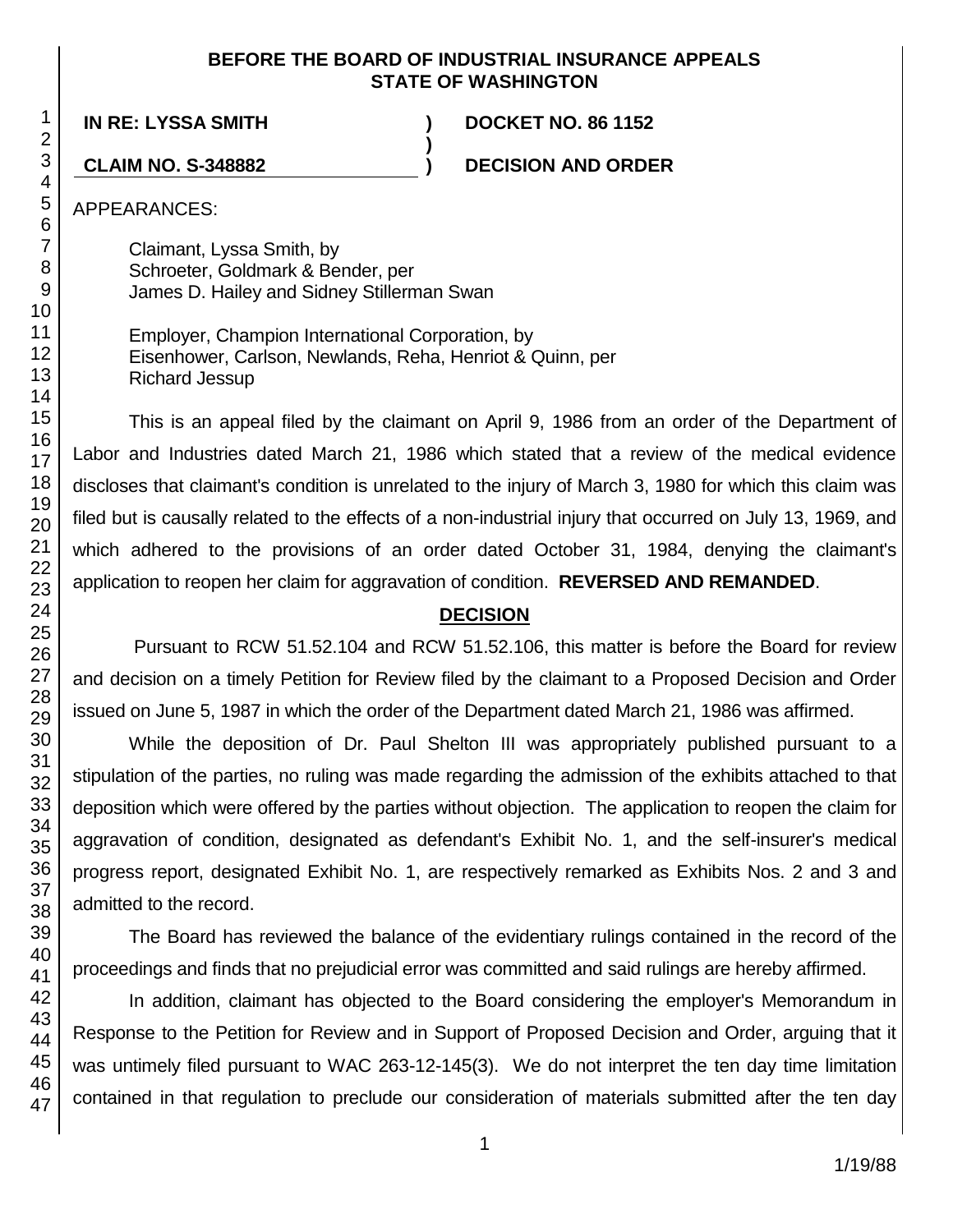period has elapsed. Consequently, claimant's objection is overruled. In deciding this appeal we have considered the entire record of proceedings, claimant's Petition for Review and the employer's response thereto.

Lyssa Smith, by this appeal, raises an issue which is simple to state but difficult to resolve. She contends that worsening of her left ankle condition which resulted in fusion surgery was causally related to the injury of March 3, 1980 and covered by this claim. Champion International Corporation, on the other hand, contends that the need for ankle fusion surgery resulted from an injury suffered by Lyssa Smith in an automobile accident on July 13, 1969. Clearly, there have been significant objective changes in Ms. Smith's left ankle and leg condition during the period between November 25, 1980 and March 21, 1986 which resulted in the need for medical treatment and resulted in loss of physical function and increased disability. The question is whether the worsening of the claimant's left ankle condition which occurred during this period was due to the effects of the industrial injury that occurred on March 3, 1980.

Although Lyssa Smith suffered a devastating fracture dislocation injury to her left ankle in an automobile accident on July 13, 1969, she was able to regain a significant amount of function. As the testimony of Dr. Edward H. Mills, who attended her for the automobile injury, reveals, when he last saw her in January of 1971, full motion had been regained in the left ankle. Between her last visit to Dr. Mills in January of 1971 and the March 3, 1980 industrial injury, Ms. Smith was able to engage in a range of physical activities which would be rigorous for someone with a normal ankle and which established that she regained significant physical function in her left ankle. During the period after the automobile accident, Lyssa Smith worked as a sales person at the counter of a candy store and then as a nurse's aide, both jobs requiring her to be on her feet most of the day. Her job as a nurse's aide also required a great deal of lifting. In September of 1974 Ms. Smith entered the U.S. Army and although suffering, on occasion, some soreness, was able to complete the vigorous physical exercise required in basic training. After leaving the Army with an honorable discharge, Ms. Smith worked at several jobs which required her to be on her feet for extended periods of time, before receiving secretarial training which enabled her to secure her job with Champion International Corporation. During this period Ms. Smith swam, hiked, and danced on a regular basis and the only problem attendant to these activities was soreness in the left ankle at the end of the day.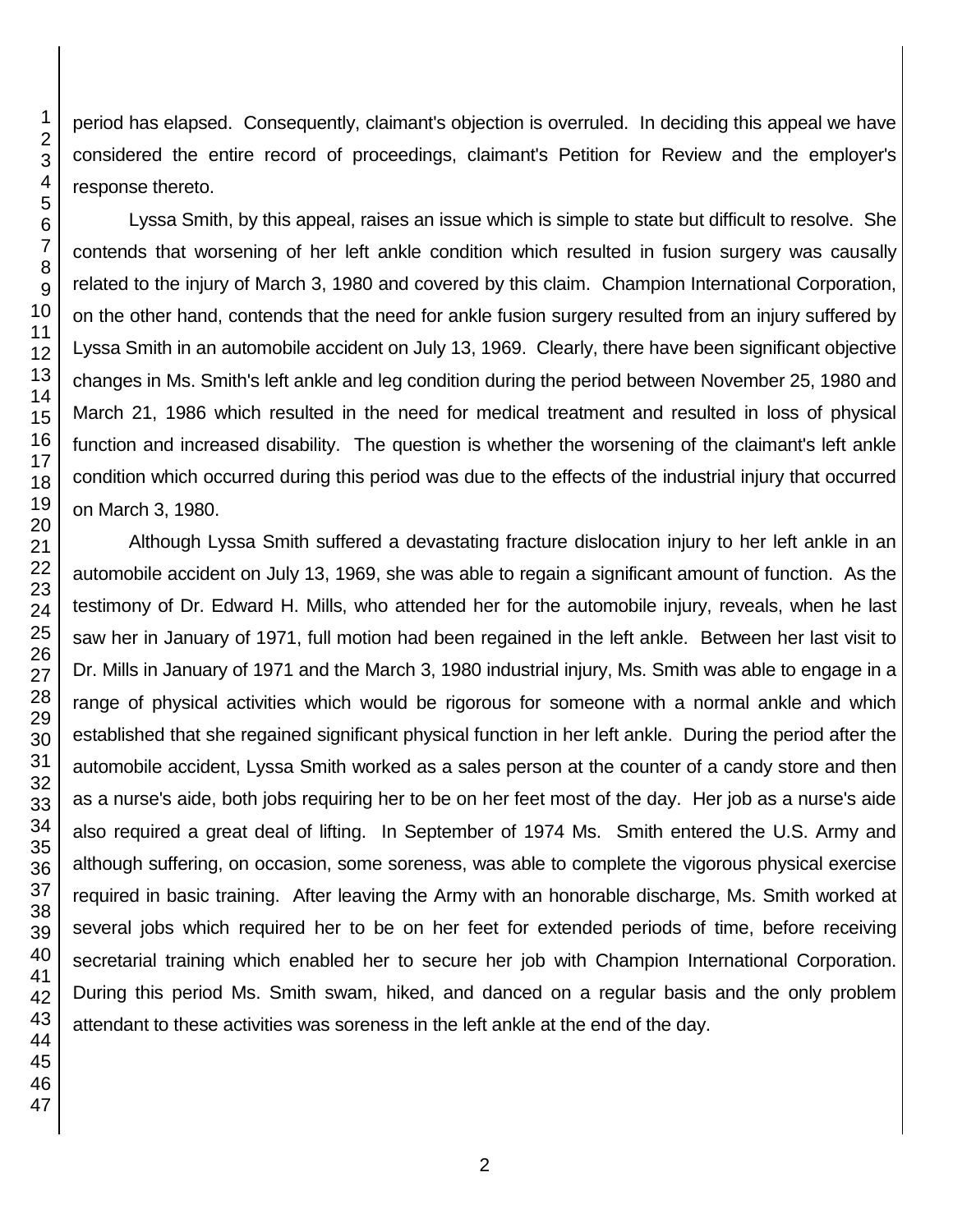Following the fall and twist injury which occurred at Champion International Corporation on March 3, 1980, the nature of Ms. Smith's left ankle condition changed dramatically. Previously, although she suffered from soreness following extensive or heavy use of her left ankle, she was able to recover following rest, and to continue to engage in substantial physical activities involving the use of the ankle. In May of 1980 Dr. Paul Shelton, an osteopathic physician, referred Ms. Smith to Dr. Frederick Davis, an orthopedic surgeon, to explore the possibility of fusion surgery for the left ankle. Dr. Shelton, a general practitioner, had cared for the claimant since December of 1977 for problems unrelated to the left ankle and was the initial attending physician for the injury of March 3, 1980. Dr. Shelton was of the opinion that the problems that he diagnosed in Ms. Smith's left ankle in May of 1980, which led to the need for fusion surgery, were attributable, at least in part, to the injury of March 3, 1980.

The only other attending physician to testify in this matter was Dr. Edward H. Mills, an orthopedic surgeon. Dr. Mills provided treatment for Ms. Smith's fracture dislocation of the left ankle from July of 1969 until January of 1971. When he last saw Ms. Smith in January of 1971 her left ankle had a full range of motion but had suffered a significant loss of joint space, demonstrated crepitus on motion, and soreness with use. Dr. Mills was of the opinion that the automobile injury in July of 1969 would eventually necessitate left ankle fusion and that the injury of March 3, 1980 did not cause or accelerate the need for this surgery. While normally we would be inclined to rely on the testimony of a specialist in orthopedic surgery such as Dr. Mills, Dr. Shelton, a general practitioner, has had much more significant contact with the claimant during the periods critical to the resolution of this appeal. While Dr. Shelton actively treated the claimant both before and after the 1980 injury at Champion International Corporation, Dr. Mills has not seen the claimant since January of 1971.

Because the first ankle fusion surgery occurred in August of 1980, prior to the initial closure of the claim with allowance for medical treatment only on November 25, 1980, the physical impairment or disability attributable to this surgery cannot serve as the basis for establishing worsening or aggravation of condition. The Department order dated November 25, 1980, by closing the claim with no permanent partial disability award, is res judicata to the effect that there was no disability or impairment at that time causally related to the March 3, 1980 industrial injury. Jesse White v. Department of Labor and Industries, 48 Wn.2d 413 (1956). Ms. Smith has, however, provided objective findings of increased disability occurring since November of 1980, causally related to the industrial injury of March 3, 1980, as required by Phillips v. Department of Labor and Industries, 49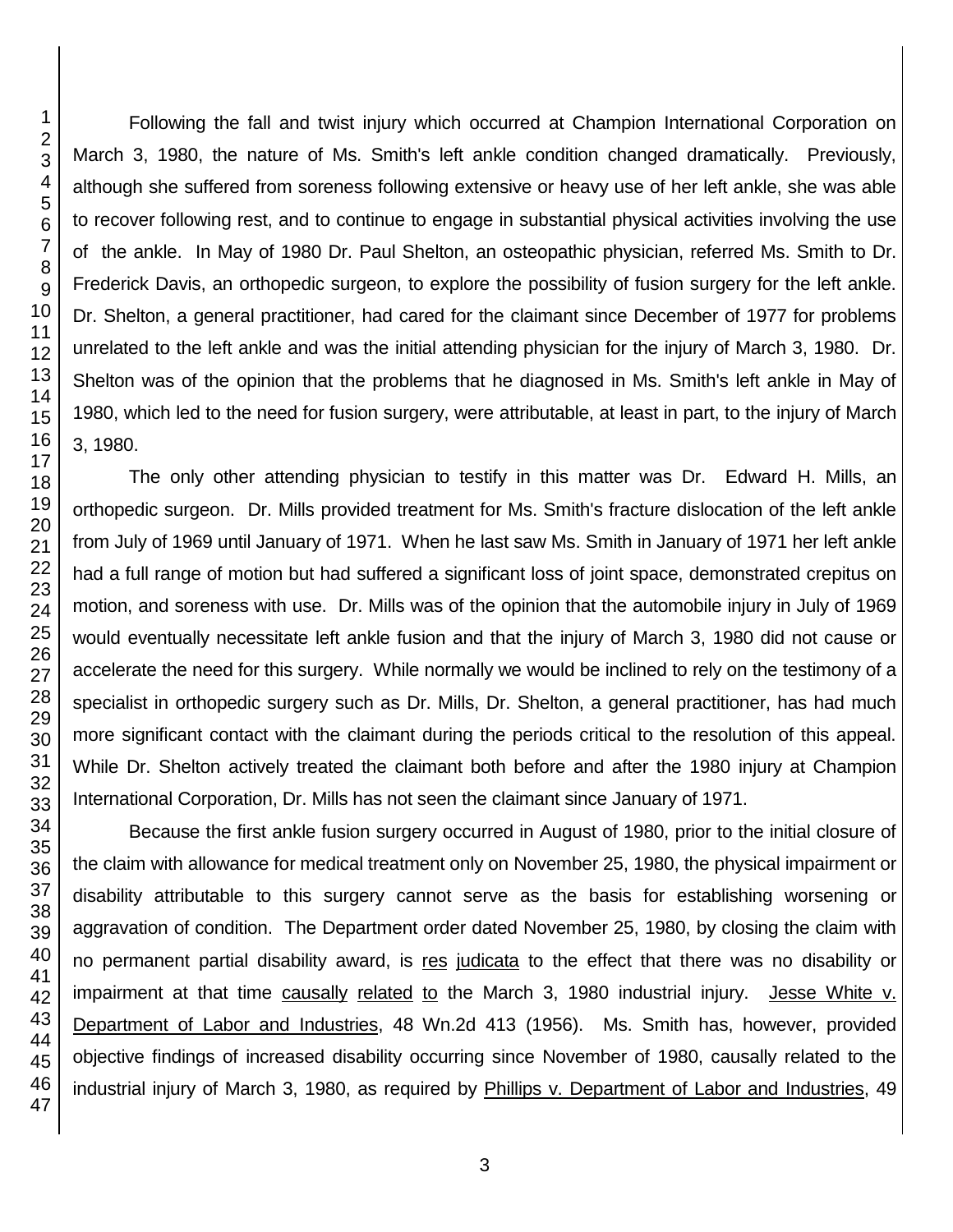Wn.2d 195 (1956) and Moses v. Department of Labor and Industries, 44 Wn.2d511 (1954). In addition to the opinion of Dr. Shelton, both Dr. David M. Chaplin, an orthopedic surgeon, and Dr. John R. Mullins, a neurologist, provide objective evidence of the development of a condition subsequent to November 25, 1980 which was causally related to the industrial injury of March 3, 1980 and which was disabling and required further medical treatment. Dr. Mullins, on the basis of an x-ray finding of Sudeck's atrophy, diagnosed a "probable reflex sympathetic distrophy" in the left lower extremity. Both he and Dr. Chaplin felt that Ms. Smith needed further medical treatment which, in addition to further diagnostic studies, might include surgical decompression of a nerve and attendance at a pain clinic. Both the need for further medical treatment and the condition diagnosed resulted from the effects of the injury of March 3, 1980.

While the res judicata effect of the Department order of November 25, 1980 precludes the claimant from relying on disability existing at that time to establish aggravation or worsening of condition thereafter, it does not serve as a determination regarding the causal relationship of conditions existing at that time. Because there was no explicit segregation of any aspect of the left ankle condition in the November 25, 1980 Department order, Ms. Smith may, with appropriate evidence, now establish causal relationship between the industrial injury and conditions which may have developed both before and after the issuance of the initial closing order. King v. Department of Labor and Industries, 12 Wn.App. 1 (1974); See also In re Kerry Kemery, BIIA Dec., 62,634 (1983). By a preponderance of the evidence Ms. Smith has established that left ankle and leg conditions causally related to her industrial injury of March 3, 1980 worsened or became aggravated between November 25, 1980 and March 21, 1986 and that as of the latter date, she required further treatment.

Although some contention was made that Ms. Smith sustained a lumbosacral condition as a result of the industrial injury of March 1980, there were no low back complaints made to the initial treating physician, Dr. Shelton. In addition, none of the medical witnesses who examined her subsequently found any objective evidence establishing such a condition. In particular, while Dr. Mullins appeared to causally relate a "lumbosacral strain" to the industrial injury, he found no objective evidence of such a condition and made no treatment or permanent disability recommendations with respect to the low back. We therefore conclude that Ms. Smith has not proved any causal relationship between the industrial injury and any low back condition which she may have, and has not established aggravation of condition on that basis.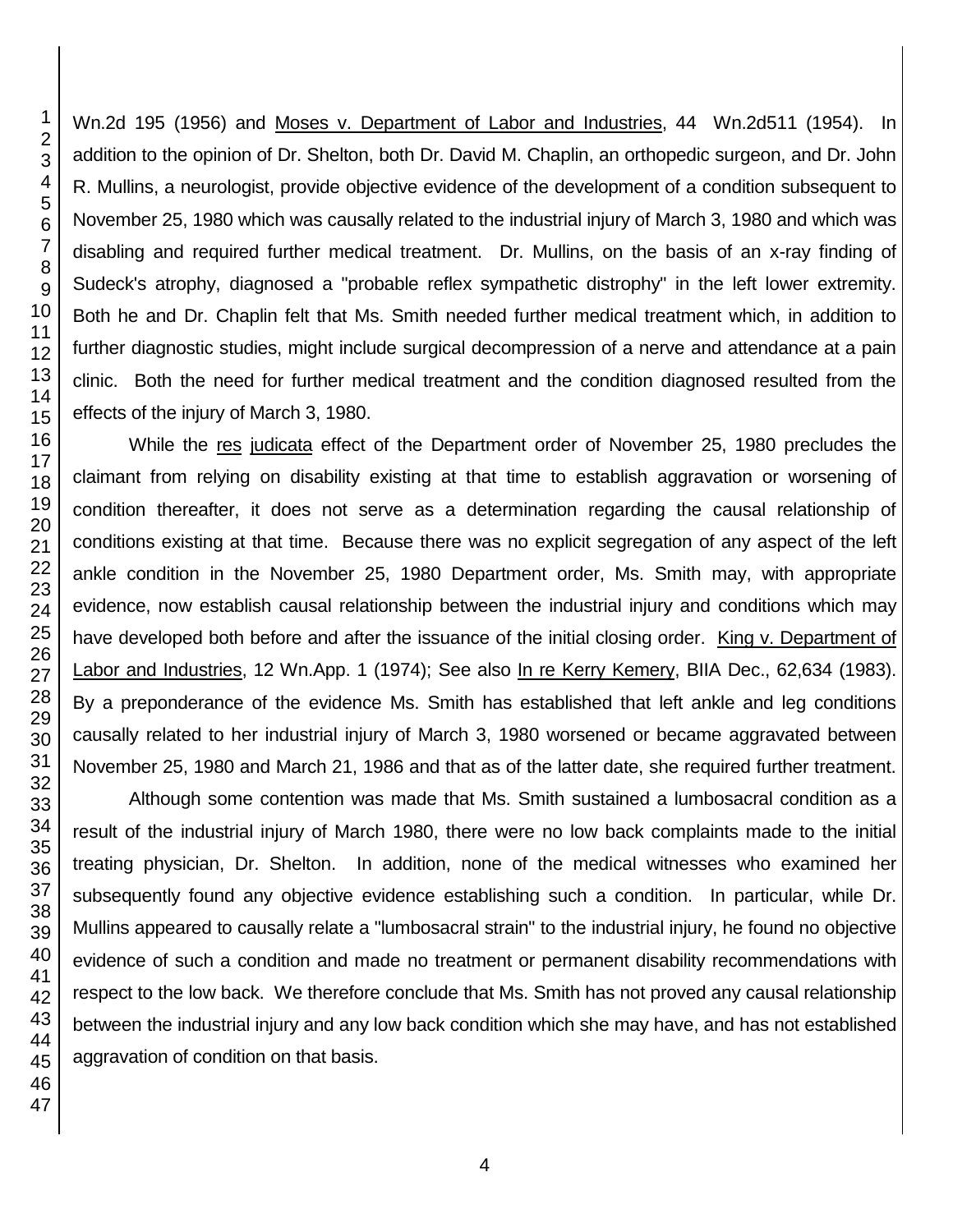After consideration of the Proposed Decision and Order, the claimant's Petition for Review filed thereto, the employer's Memorandum in Response to Petition for Review and in Support of Proposed Decision and Order, and a careful review of the entire record before us, we are persuaded that the Department order denying the claimant's application to reopen her claim is incorrect and must be reversed. The claim will be remanded to the Department with direction to reopen the claim and to order the self-insured employer to provide treatment and benefits in accordance with the facts and the law for the period from August 24, 1984 forward. See RCW 51.28.040. We have made no determination with respect to the applicability of RCW 51.32.100 (delay of recovery by preexisting disease) or RCW 51.32.080(3) (segregation of preexisting disability) because those issues are not before us in this appeal. Presumably, on remand, the Department and/or self-insurer will address those questions if appropriate.

## **FINDINGS OF FACT**

- 1. On March 3, 1980 the claimant twisted and turned her left ankle while in the course of her employment for the self-insured employer herein. On March 17, 1980 the claimant filed a report of accident with the Department of Labor and Industries. On November 25, 1980, the Department issued an order allowing the claim for medical treatment only, and closing the claim with no time-loss compensation and no permanent disability award.
- 2. On October 23, 1984, the claimant filed an application to reopen her claim for aggravation of condition. On October 31, 1984 the Department issued an order denying the application. On December 12, 1984 a protest and request for reconsideration was filed by the claimant. On January 23, 1986 the Department held its prior order of October 31, 1984 in abeyance. On March 21, 1986, the Department issued an order adhering to the provisions of its order of October 31, 1984 and stating that the claimant's condition in her left ankle was unrelated to her injury of March 3, 1980 but was, rather, causally related to the non-industrial injury of July 13, 1969. On April 9, 1986, the claimant filed a notice of appeal with the Board of Industrial Insurance Appeals and on April 24, 1986, the Board issued an order granting the appeal, assigning it Docket No. 86 1152, and ordered that hearings be held on the issues raised by the notice of appeal.
- 3. On July 13, 1969, as the result of an automobile accident, Ms. Smith suffered a fracture dislocation of her left ankle. In January of 1971, following treatment for the left ankle injury of July 13, 1969, claimant had regained full motion in her left ankle, but still suffered from crepitus, pain, and soreness on use, and had significant loss of joint space.
- 4. On March 3, 1980, during the course of her employment with Champion International Corporation, Lyssa Smith injured her left ankle as the result of a tripping and twisting fall.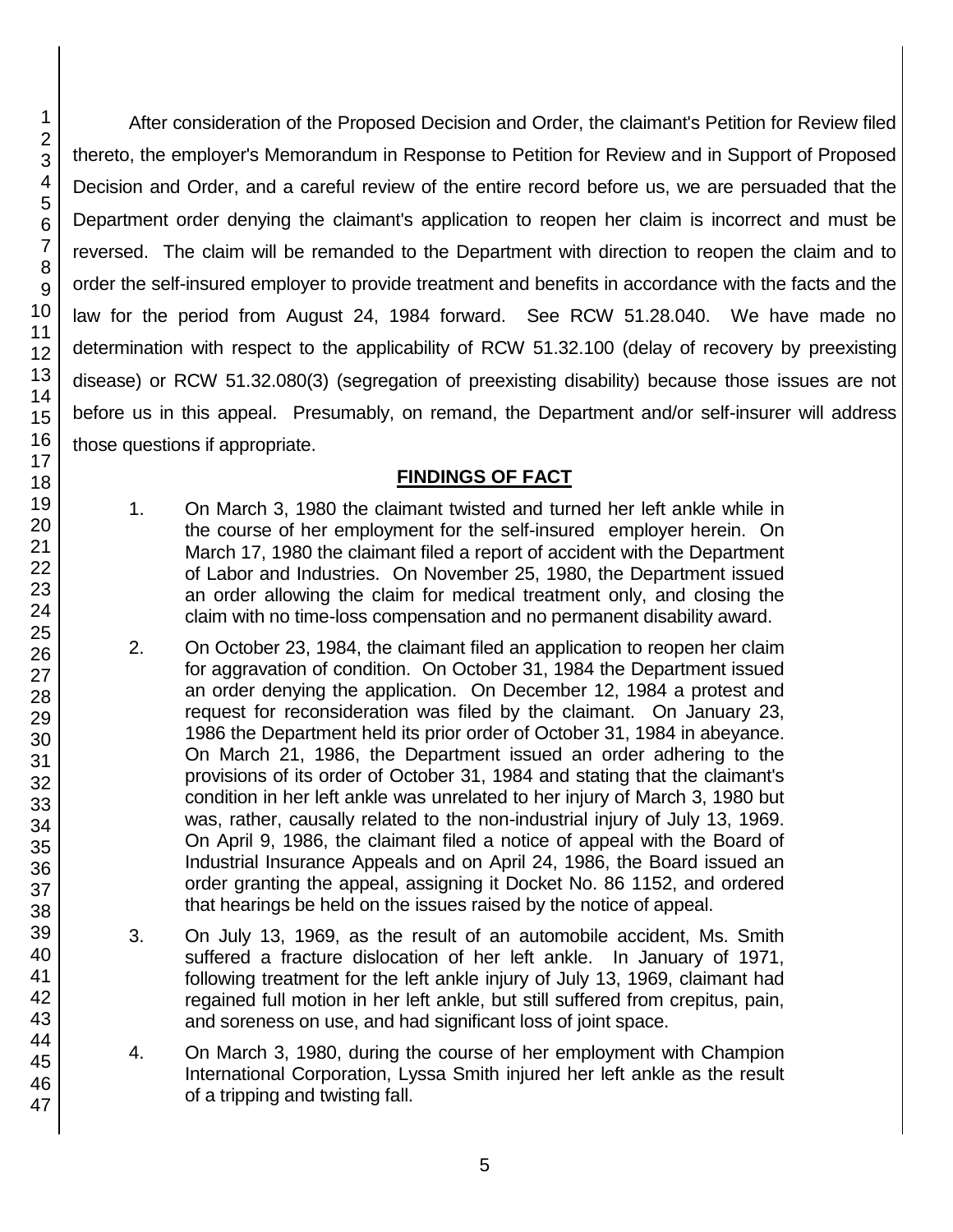- 5. Prior to the industrial injury of March 3, 1980, Ms. Smith's conditions causally related to the injury to her left ankle on July 13, 1969, did not prevent her from engaging on a regular and consistent basis in recreational activities such as swimming, hiking, and dancing, and job-related activities such as lifting, walking, bending, stooping, and standing for extended periods of time.
- 6. As the result of the industrial injury of March 3, 1980, claimant, Lyssa Smith, suffered from a left ankle strain which, when superimposed upon her pre-existing left ankle condition caused by the automobile accident of July 13, 1969, rendered necessary the operations to surgically fuse her left ankle, performed in August of 1980 and February of 1981.
- 7. Between November 25, 1980 and March 21, 1986, the claimant, Lyssa Smith, developed the condition of reflex sympathetic dystrophy in the left lower extremity which is causally related to the industrial injury of March 3, 1980 and which required further medical treatment.
- 8. Between November 25, 1980 and March 21, 1986, the claimant's left lower extremity and left ankle conditions attributable to the industrial injury of March 3, 1980 worsened and became aggravated, and as of the latter date, required further medical treatment.
- 9. Ms. Smith does not have a low back condition causally related to the industrial injury of March 3, 1980.

# **CONCLUSIONS OF LAW**

- 1. The Board has jurisdiction of the parties and subject matter of this appeal.
- 2. Claimant's conditions described as surgical fusion of the left ankle and reflex sympathetic dystrophy in the left lower extremity are causally related to the industrial injury of March 3, 1980, within the meaning of the Washington Industrial Insurance Act.
- 3. Between November 25, 1980 and March 21, 1986, claimant's conditions causally related to her industrial injury of March 3, 1980, worsened and became aggravated within the meaning of RCW 51.32.160.
- 4. The order of the Department of Labor and Industries dated March 21, 1986 which stated that a review of the medical evidence discloses that claimant's condition is unrelated to the injury of March 3, 1980 for which this claim was filed but is causally related to the effects of a non-industrial injury that occurred on July 13, 1969, and which adhered to the provisions of an order dated October 31, 1984, denying the claimant's application to reopen her claim for aggravation of condition, is incorrect and must be reversed and the claim remanded to the Department with direction to reopen the claim and order the self-insured employer to deny responsibility for any low back condition which claimant may have, and provide treatment and benefits for Lyssa Smith's left ankle and left lower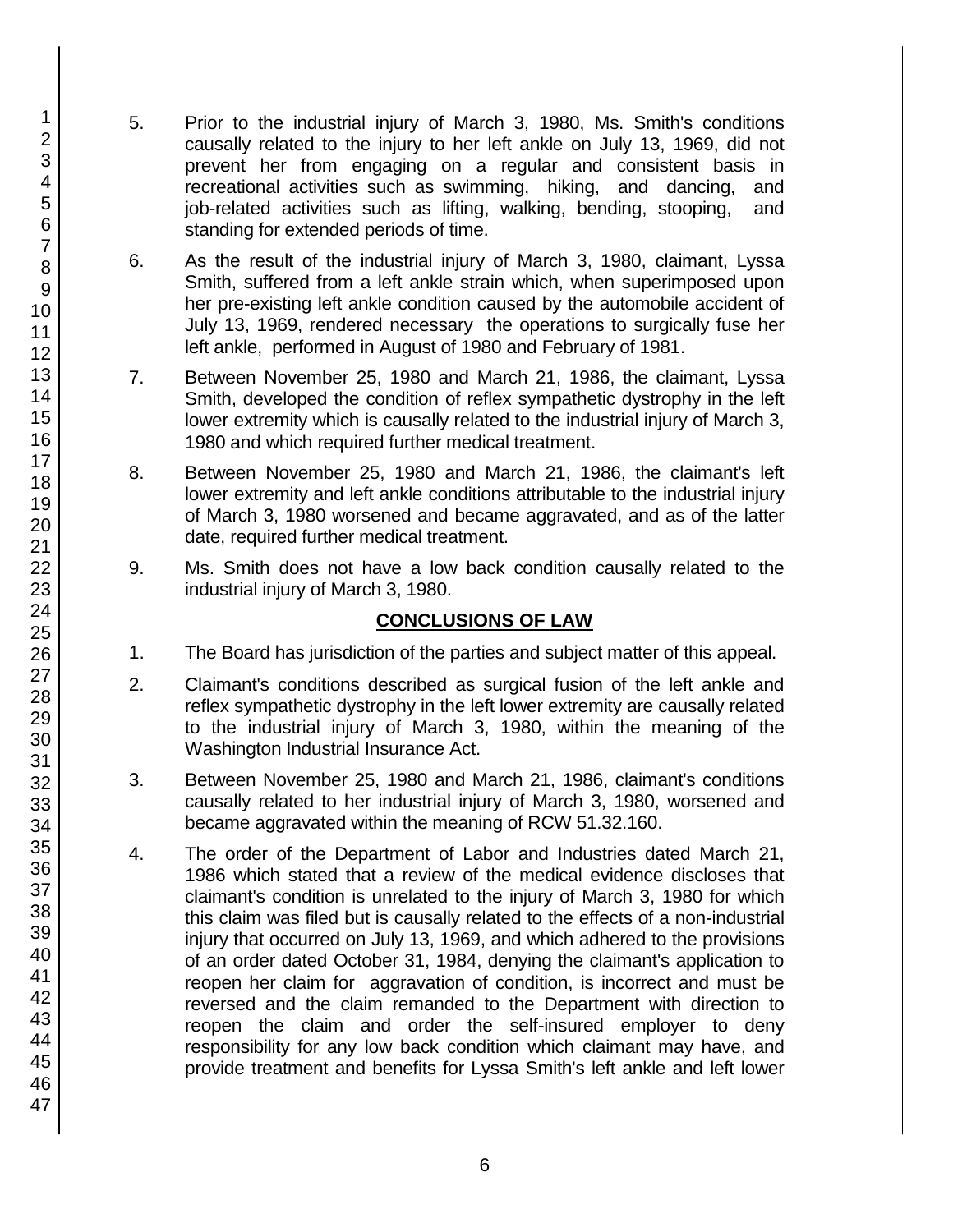extremity conditions, on and subsequent to, August 24, 1984 in the amount and for the duration justified by the law and facts.

It is so ORDERED.

Dated this 19th day of January, 1988.

BOARD OF INDUSTRIAL INSURANCE APPEALS

/s/  $\,$ 

SARA T. HARMON Chairperson

/s/  $\,$ 

FRANK E. FENNERTY, JR. Member

## **DISSENTING OPINION**

As the Board majority points out, there have been objective changes for the worse in the claimant's left ankle and leg condition during the aggravation period here in issue (November 25, 1980 to March 21, 1986) which resulted in some loss of physical function and increased disability. The crucial question, as the majority admits, is whether or not such worsening was due to the effects of the industrial injury of March 3, 1980. This in turn depends on whether or not the ankle fusion surgery in August 1980 and the re-fusion surgery in 1981 (and whatever may have been the subsequent effects of such surgeries), were necessitated by the March 3, 1980 industrial injury. The majority answers this question in the affirmative. I do not.

I am convinced that the need for the surgeries was simply the natural and inevitable deterioration of claimant's left ankle joint resulting from the much more serious fracture dislocation in the 1969 auto accident; not the minor ankle-turning incident of March 3, 1980, which, according to the attending physician at that time, Dr. Shelton, was just a ligamentous strain not affecting the bones in the ankle joint itself. I am not persuaded, as the majority seems to be, that there was a "dramatic" change in claimant's left ankle condition resulting from the March 1980 industrial injury -- nor, for that matter, were the claimant or Dr. Shelton of such a mind at that time. They acquiesced in claim closure in November of 1980, after payment solely for the doctor's treatment of the ligamentous strain, even though claimant was then still under treatment following the ankle fusion surgery. It was not until four years later that they appeared to develop some different thoughts on the severity of the ankle-twisting incident and applied to reopen the claim for alleged aggravation caused thereby.